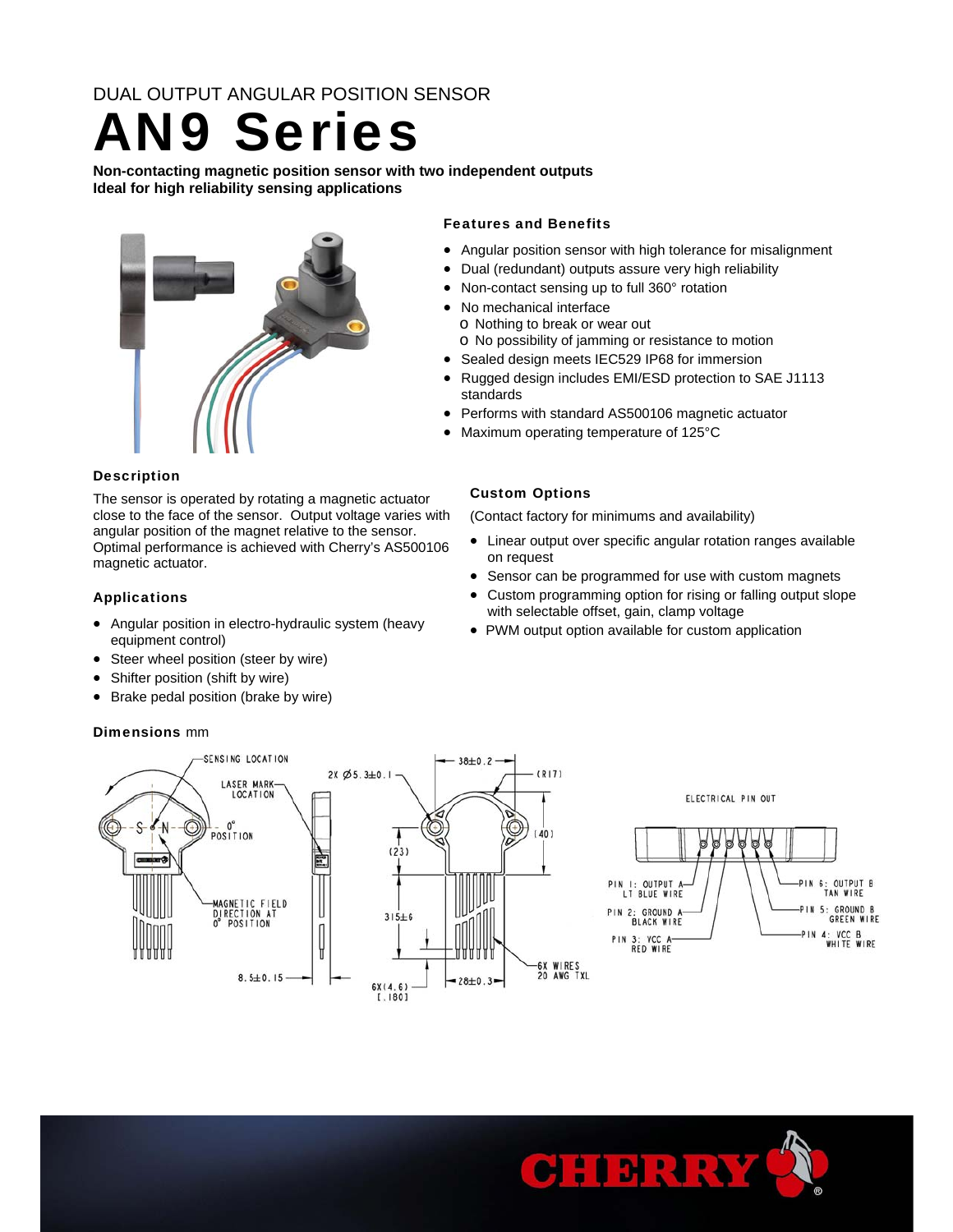### DUAL OUTPUT ANGULAR POSITION SENSOR

## AN9 Series

### Mechanical Specifications

| Mechanical Travel                      | 0 to 360 degrees (continuous) |  |
|----------------------------------------|-------------------------------|--|
| <b>Dither</b>                          | No mechanical contact         |  |
| <b>Termination</b>                     | 6 x 315mm 20awg wires         |  |
| Maximum Air Gap                        | 5mm                           |  |
| <b>Maximum Center-to-Center Offset</b> | 1mm (magnet to sensor)        |  |

### Electrical Specifications

| <b>Sensing Range</b>                                         | 0 to 360 degrees of rotation           |  |
|--------------------------------------------------------------|----------------------------------------|--|
|                                                              | $5.0$ VDC $\pm$ 10%                    |  |
| <b>Input Voltage</b>                                         |                                        |  |
| <b>Output Voltage</b>                                        | 0.5 to 4.5 VDC (ratiometric)           |  |
| Output Accuracy (with supplied magnet) (65°-360° rotation)   | $\pm$ 2.5% Full Scale                  |  |
| Output Smoothness (with supplied magnet) (65°-360° rotation) | ± 0.75% Full Scale for any 2% interval |  |
| Output Linearity (with supplied magnet) (65°-360° rotation)  | $± 2.0\%$ Full Scale                   |  |
| <b>Max Supply Voltage</b>                                    | 20 VDC                                 |  |
| <b>Reverse Voltage</b>                                       | $-10$ VDC                              |  |
| <b>Maximum Output Current Range</b>                          | 8mA                                    |  |
| <b>Minimum Output Current Range</b>                          | -8mA                                   |  |
| <b>Resolution</b>                                            | Analog                                 |  |
| <b>Electrostatic Discharge</b>                               | SAE J1113-13; +/- 8kV                  |  |
| <b>Immunity to Radiated Electronic Magnetic Fields</b>       | SAE J1113-4; 1 MHz to 400 MHz          |  |
| <b>Conducted Transient Emissions</b>                         | SAE J1113-42: ± 25V                    |  |
| <b>Operating Temperature</b>                                 | -40 to 125 $\mathrm{^{\circ}C}$        |  |

### Typical Sensor Output Signal (Based on 5V Supply)



| Sensor   | Output A°          | Output B°          |
|----------|--------------------|--------------------|
| AN920031 | $0-180^\circ$ inc. | $0-180^\circ$ dec. |
| AN920032 | $0-360^\circ$ inc. | $0-360^\circ$ dec. |
| AN920036 | $0-90^\circ$ inc.  | $0-90^\circ$ dec.  |
|          |                    |                    |

#### Contact

Г

Call, fax or visit our website For more information.

ZF Electronics Corporation 11200 88th Avenue Pleasant Prairie, WI 53158

Phone: 262.942.6500<br>Web: www.cherrycol Web: www.cherrycorp.com<br>E-Mail: cep sales@zf.com E-Mail: cep\_sales@zf.com<br>Fax: 262.942.6566 Fax: 262.942.6566

© 2010 ZF Electronics



Specifications subject to change without notice. Last Update 020111